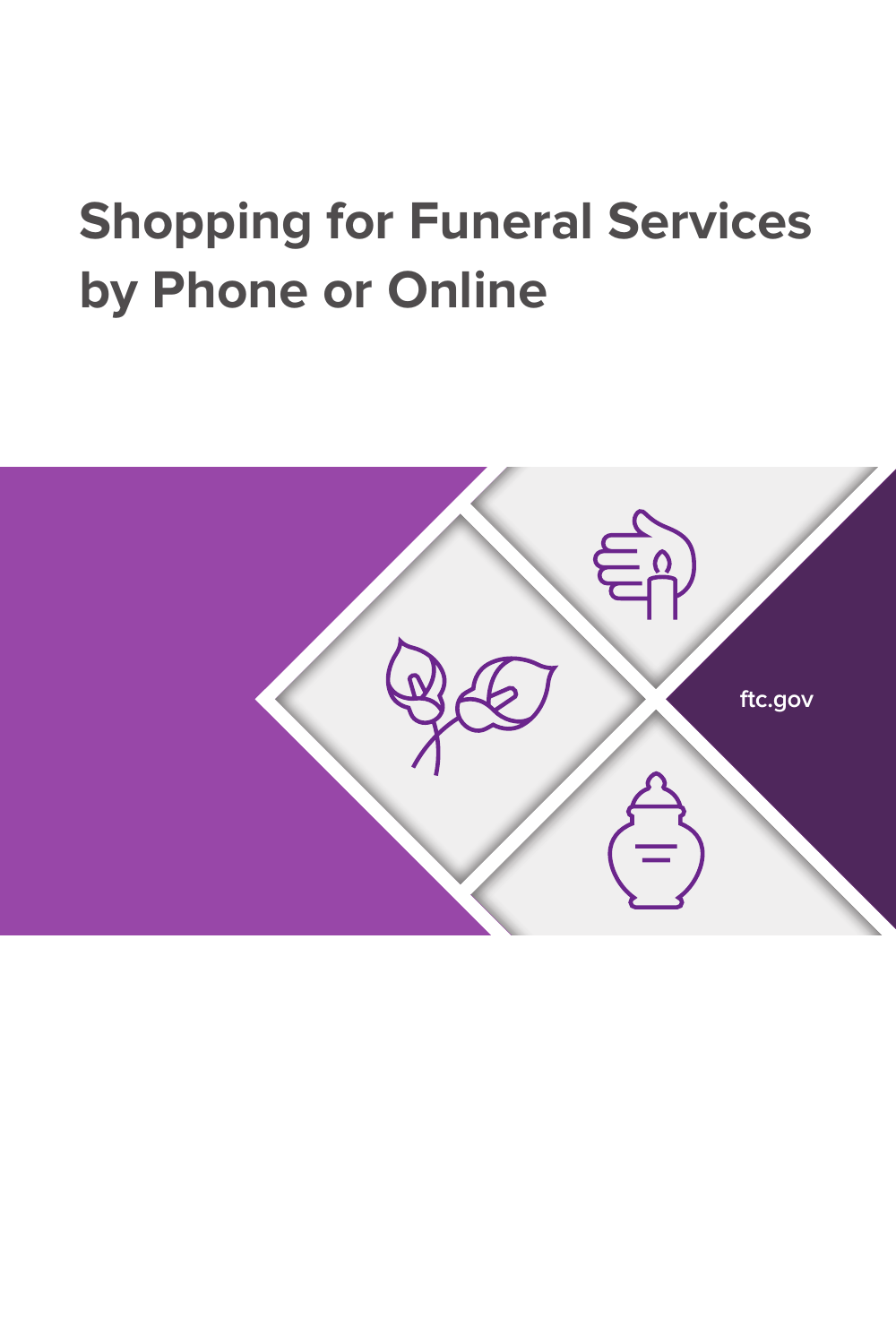When a loved one dies, family members and friends often need to make decisions about a funeral quickly and under emotional stress. If your loved one dies in another state, or you can't meet in person for any reason, you may need to plan a funeral by phone or online. Here are some steps to help you make arrangements at a distance.

## ►**Learn About Funeral Homes in the Area**

- Find local funeral homes that offer the type of service you want, whether that's a simple cremation, a traditional funeral, or something else.
- Search for information online. Many funeral homes have websites with information about their services and pictures of their facilities. Some include price information and let you make arrangements online.
- See what people say about their experiences with a funeral home. Search online for a business' name, plus words like "complaint" or "review."
- Make a list of several funeral homes to contact. You may find similar services and items for a lower price if you comparison shop.

## ►**Call Funeral Homes and Ask for Information**

- Funeral homes must answer questions over the phone about what they offer and their prices.
	- $\bullet$  When you ask a funeral home about a service  $-$  for example, direct cremation — ask what's included in the price.
	- Ask if there will be other costs, like for transportation, death certificates, or obituaries.
	- They should let you take your time. It's ok to ask them to slow down, explain, or repeat something.
- Ask a funeral home to send you an email or text with information about prices, services, and merchandise. Funeral homes aren't required to send the information, but many will be happy to.
- If you don't want to go in person, tell a funeral home you want to make plans without visiting. If a funeral home won't send you information about prices, services, and merchandise, find a different business.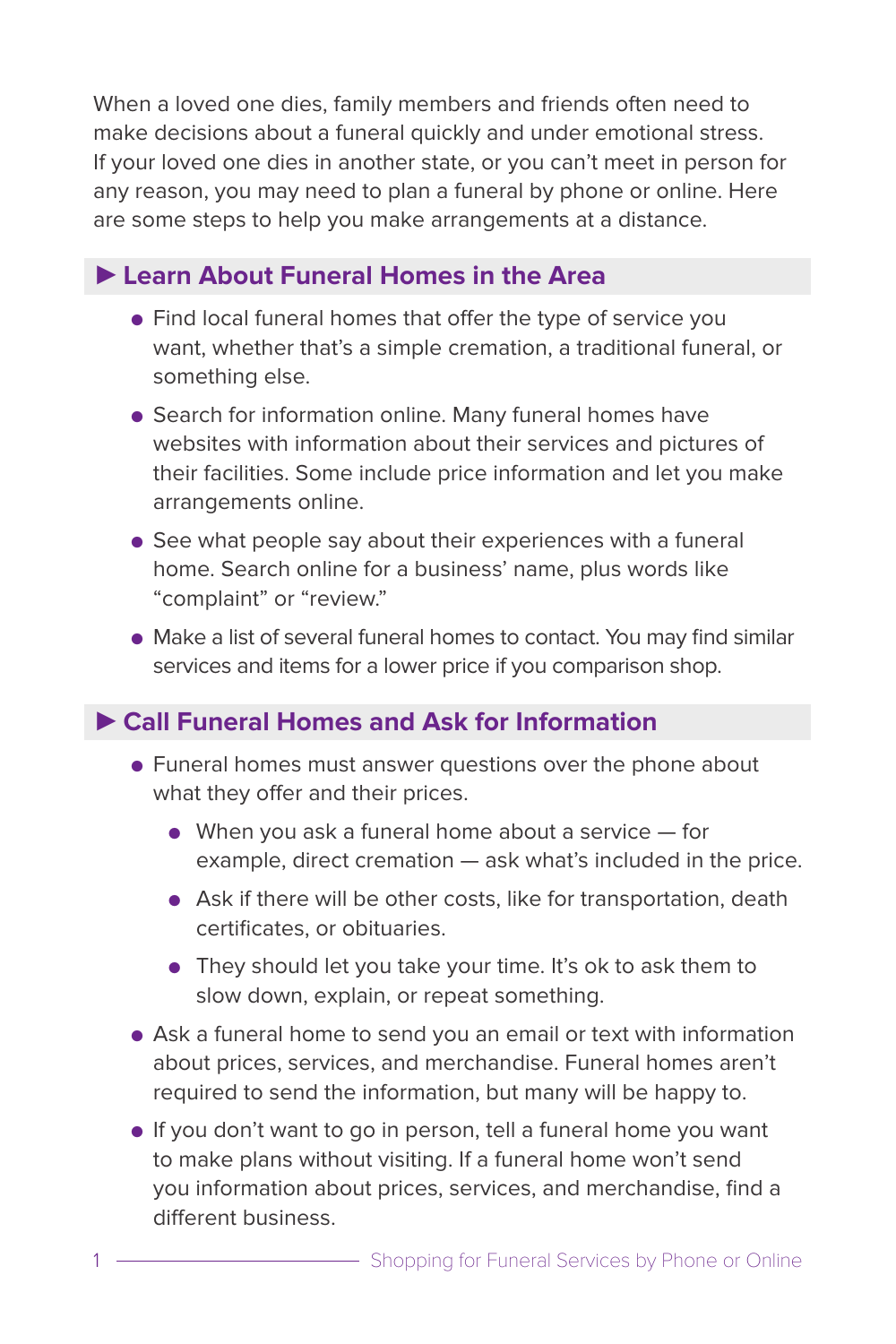## ►**Before You Accept the Arrangements, Ask for a Written Statement**

A funeral home must give you an itemized list of the services and merchandise you choose and the price for each item. Ask the funeral home to send the statement by email or text. Check it and make sure the funeral home agrees to any changes or corrections before you agree to use the funeral home's services.

#### ►**Get More Information**

Learn more about **[funeral costs](https://www.consumer.ftc.gov/articles/0301-funeral-costs-and-pricing-checklist)** and **shopping for funeral services** at **[ftc.gov/funerals](https://www.consumer.ftc.gov/articles/0070-shopping-funeral-services)**.

#### ►**Report Problems**

If a funeral home won't answer your questions or give you required information, look somewhere else. And, please tell the **FTC** at **[ReportFraud.ftc.gov](https://reportfraud.ftc.gov/#/)** and contact your **[state attorney general](https://www.consumerresources.org/file-a-complaint/)  [\(consumerresources.org/file-a-complaint/\)](https://www.consumerresources.org/file-a-complaint/)**. Most states have a licensing board that regulates the funeral industry. Contact your state board or local **[Better Business Bureau \(bbb.org\)](https://www.bbb.org/)** for information or help resolving a problem with a funeral home.

- You can buy a casket, cremation container, or urn online or somewhere else — to use at a funeral home. The funeral home can't charge a fee for using your item.
- You might have to pay fees because of state or local laws. A funeral home must list required items and their cost on the written statement it gives you.
- Some funeral homes offer discounted package funerals, but you don't have to buy a package that includes items you don't want. Ask about itemized prices. The funeral home must let you buy only the services you want and need.